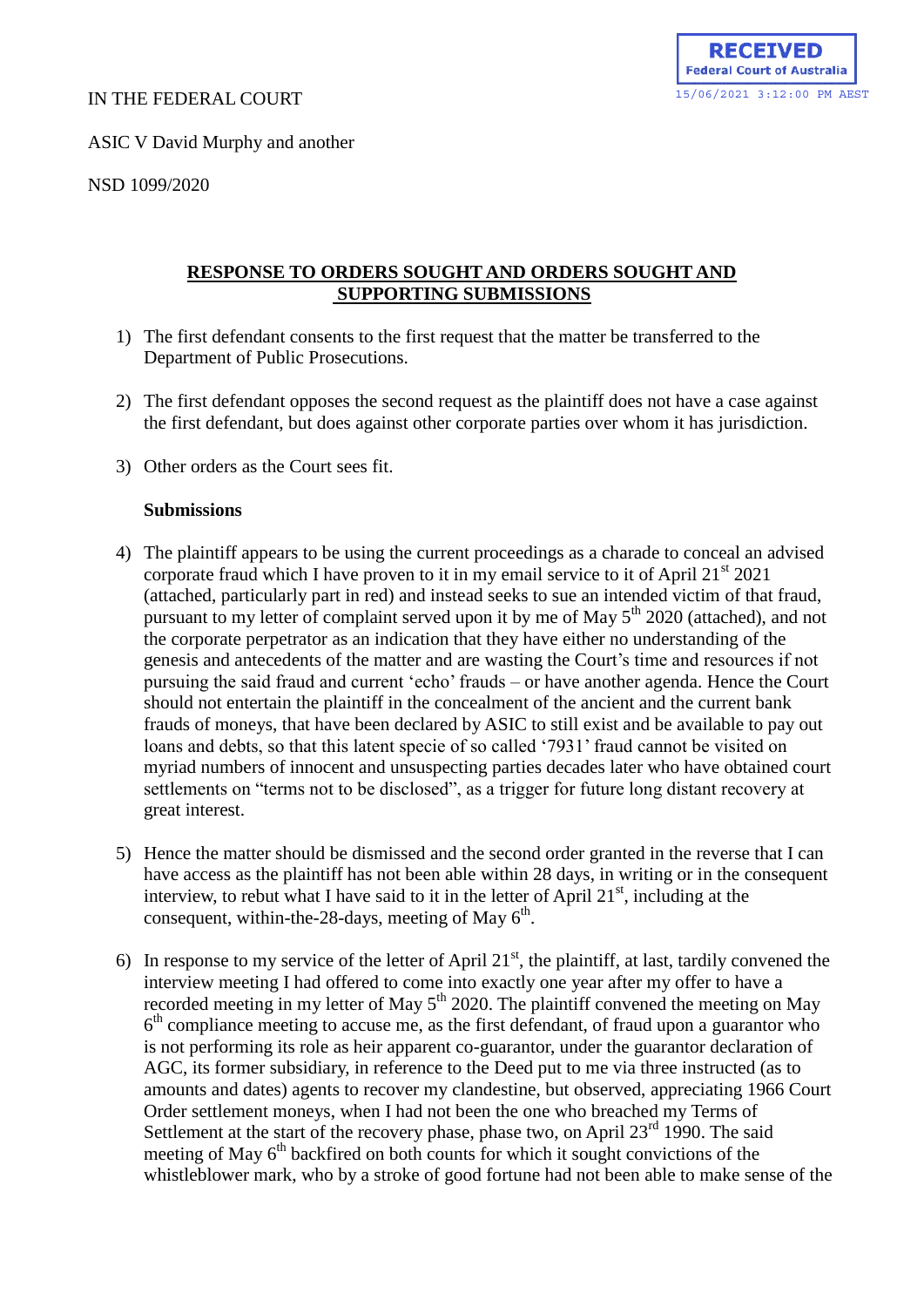provision, until nine years later in 1999, with the chance discovery of his childhood Supreme Court file from Supreme Court archives on May  $25<sup>th</sup> 1999$ .

- 7) An organization that sues people who make complaints as a warning to the general public to not make complaints about crime and fraud has no justification for its existence and merely exists to perpetuate and protect crime by attacking those who complain. The Court should not encourage such behaviour upon the part of organizations which purport to act in the public interest, but when put to the test are found to do no such thing and prove to be guardians of crime and fraud against litigants who obtain and seek to access their Court settlement moneys. The plaintiff, in seeking to whitewash investigations to protect corporate crime, such as settlement recovery, which in my case backfired with my chance discovery, will yield a meaningless and useless result from its charade and only serve to confirm the recovery of court settlements with precedent interest as ASIC approved.
- 8) The investigation should be expanded to include the corporate party who stood to enjoy the return of 1,665% (\$7,931 over 24 years from June  $20^{th}$  1966 to June  $18^{th}$  1990 at an inevidence 9.5% per annum at annual rests accruing at \$70,000) accrue to its account and to the practice of confiscation and embezzlement of moneys paid to creditors on debtor's behalves, such that the moneys are withheld from impacting the creditor's account, (though the debtor has adequately performed) and, notably, the appreciating moneys are not returned by the recipient bank obtaining legal/legally processed tender. Without these two areas of crime, (1966-1990-1996) and the current day corporate coordinated embezzlements, being addressed, any outcome of this current charade as it is, is fraudulent and only a whitewash to convict the whistleblower finally accessing his appreciating childhood settlement moneys and to cover up the original fraud practised upon the original plaintiff and his family in respect of both his attached settlement moneys and the paid off factory sale moneys of his next friend father.
- 9) In short the plaintiff's action to conceal and exonerate corporate crime is not only a charade, it is a contempt of Court and outright assault on the authority and workings of the Supreme Court and the common law and the right of a party to access and keep his/her guaranteed appreciating settlement moneys, all three of whom and which ASIC seeks to undermine in this Federal Court case on behalf of its many corporate clients and is asking the Federal Court to be a part of and apply the coup de gras.

#### **Further Submissions in Support**

- 10) There are three classes of allegationees in this matter, two of which are highly culpable. For a balanced and not predetermined investigation into the matter all should be investigated as to let them off the hook and charge only the remaining intended victim is nonsensical and a charade and renders any resulting determination, where there has been a concealment of any of the past and ongoing frauds from the Court, to be of no value.
- 11) The remaining intended victim, myself, the other being my father (and arguably my sisters), against whom the premeditated proven corporate fraud, outlined in my calling-ASIC's-bluff letter of April 21<sup>st</sup> and the subject of my letter of complaint of May  $5^{th}$  2020, was practiced is in the jurisdiction of the plaintiff and of this Court to investigate as a corporate crime against the first defendant settlement creditor and the next friend in Supreme Court matter 1443/64.
- 12) If the plaintiff will not investigate the clockwork precision 1966-1997 corporate fraud against the original plaintiff / current first defendant, then the first defendant moves that the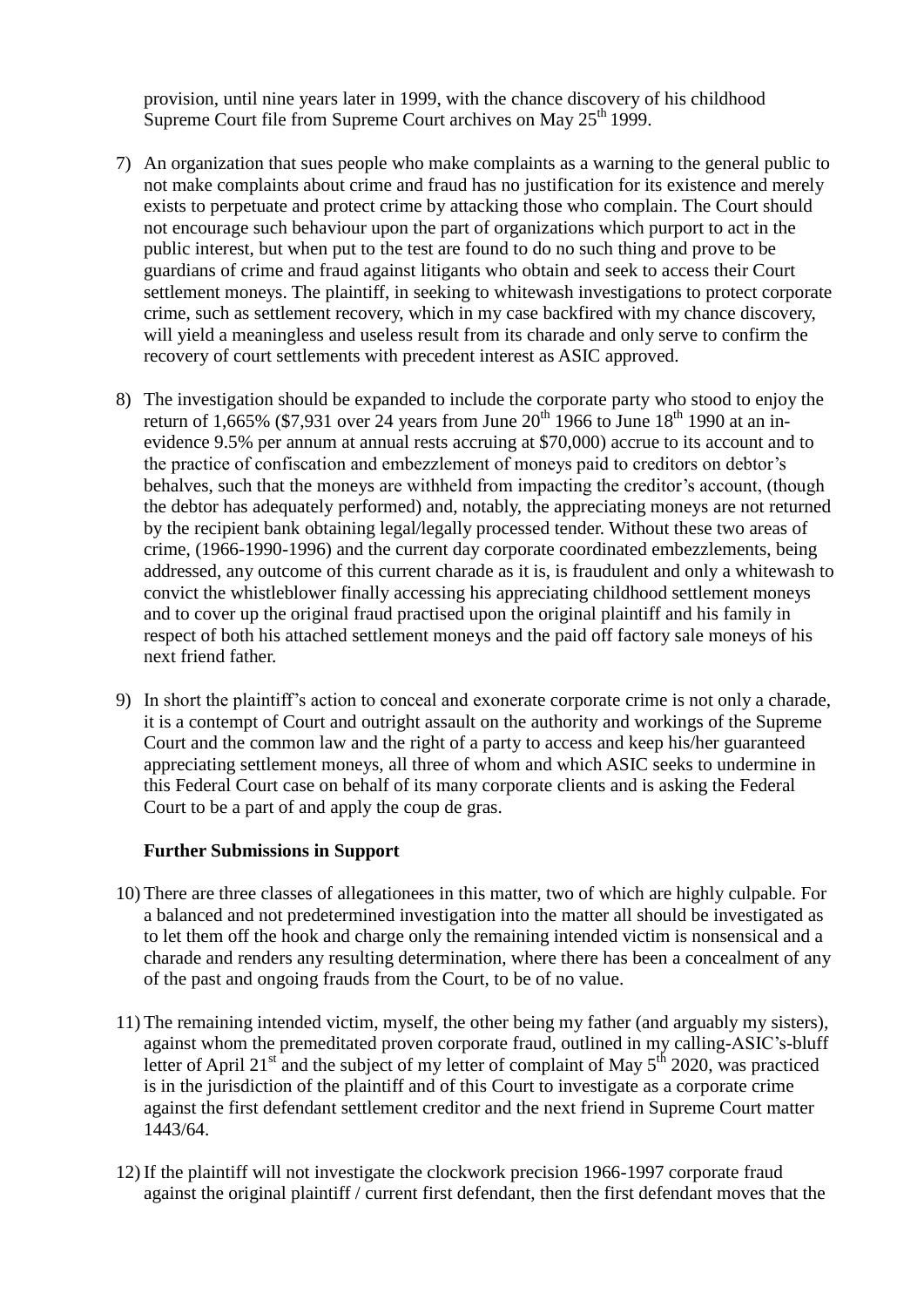proceedings be dismissed as the plaintiff has not been able to rebut what I said in that second throwing-down-of-the-gauntlet letter of April  $21<sup>st</sup>$ , nor in the consequent meeting of May  $6<sup>th</sup>$ , and merely wishes to convict the victim so as to protect corporate interests and a treasured settlement recovery practice, aka a '7931'. To do as such is a gross abuse of process as the plaintiff, by not being able to rebut in writing, or at the ensuing May  $6<sup>th</sup>$ meeting, has no case against the first defendant, per se, as a Supreme Court settlement creditor, who was not the actual party who, on April  $23<sup>rd</sup> 1990$ , breached his Terms of Settlement and so was made the entitled beneficiary of a due and reqiosite provision, and so is entitled to his negotiable, guaranteed, appreciating somewhat removed moneys. If the plaintiff will not investigate the replicable '7931' corporate fraudulent practice against the first defendant, and presumably many many others over many many years, the matter which is being brought to fool the Court should be dismissed as an abuse of process charade as it is being run to conceal and perpetuate a fraud at its inception and current frauds now being perpetuated on debtors in my law-provided-law-allowed due process actions to access my said moneys as static cash to help others.

# **The first defendant further moves the Court to order the plaintiff to:**

- 13) disclose and include as a defendant the corporate client beneficiary of the 1,665% interest return on the 30 year 9.5% p.a. ersatz loan substitute provided to me in 1966 and recovered with excessive interest in 1990,
- 14) include the alleged confiscation and misappropriation, embezzlement, of legal tender moneys paid to the various debtors' accounts and kept in unison by banks for no stated reason except that the exceedingly rare Deed modified moneys appreciate at 40% per annum, true rate, in line with the provision of the 1990 Deed of Engagement and Provision and are of great appeal to banks who have mostly been garnering the quarterly 10% interest in unison,
- 15) and also that the plaintiff thoroughly plead the in-evidence corporate fraud against my next friend father and myself as outlined in the calling-your-bluff April  $21<sup>st</sup>$  document electronically served upon the plaintiff, which the plaintiff has been unable to rebut as a matter of due process but has instead improperly taken action against the reporting victim, who beneficially did not breach or default and who has exposed the corporate fraud – which in his case 'backfired',
- 16) that the plaintiff thoroughly investigate the collective and in-unison confiscation and misappropriational embezzlement of authentic legal tender moneys by the creditor banks against the debtors, which was the subject of my unrebuttable letter of complaint to the plaintiff of May  $5<sup>th</sup>$  2020, when the moneys, since admitted to be "available to pay out debts and loans", and not disputed to exist, have been compliantly paid to the creditors' accounts, but rather corralled and not allocated to the debtors' accounts by creditors due to the creditors having a problem with their bank, due to the moneys inherent appreciation qualities arising from the provisioning modifying Deed, and
- 17) that if the plaintiff will not plead the fraud against the debtors by the creditors' banks, the matter be dismissed for being a charade and want of prosecution against those doing the defrauding, as an abuse of process, and
- 18) that there be an order that the plaintiff disclose to the Court the two manifestations of fraud, actual and alleged, and discloses the corporate identities of the perpetrators as to both in its pleadings to the Court and not engage in an abuse of process and concealment of crime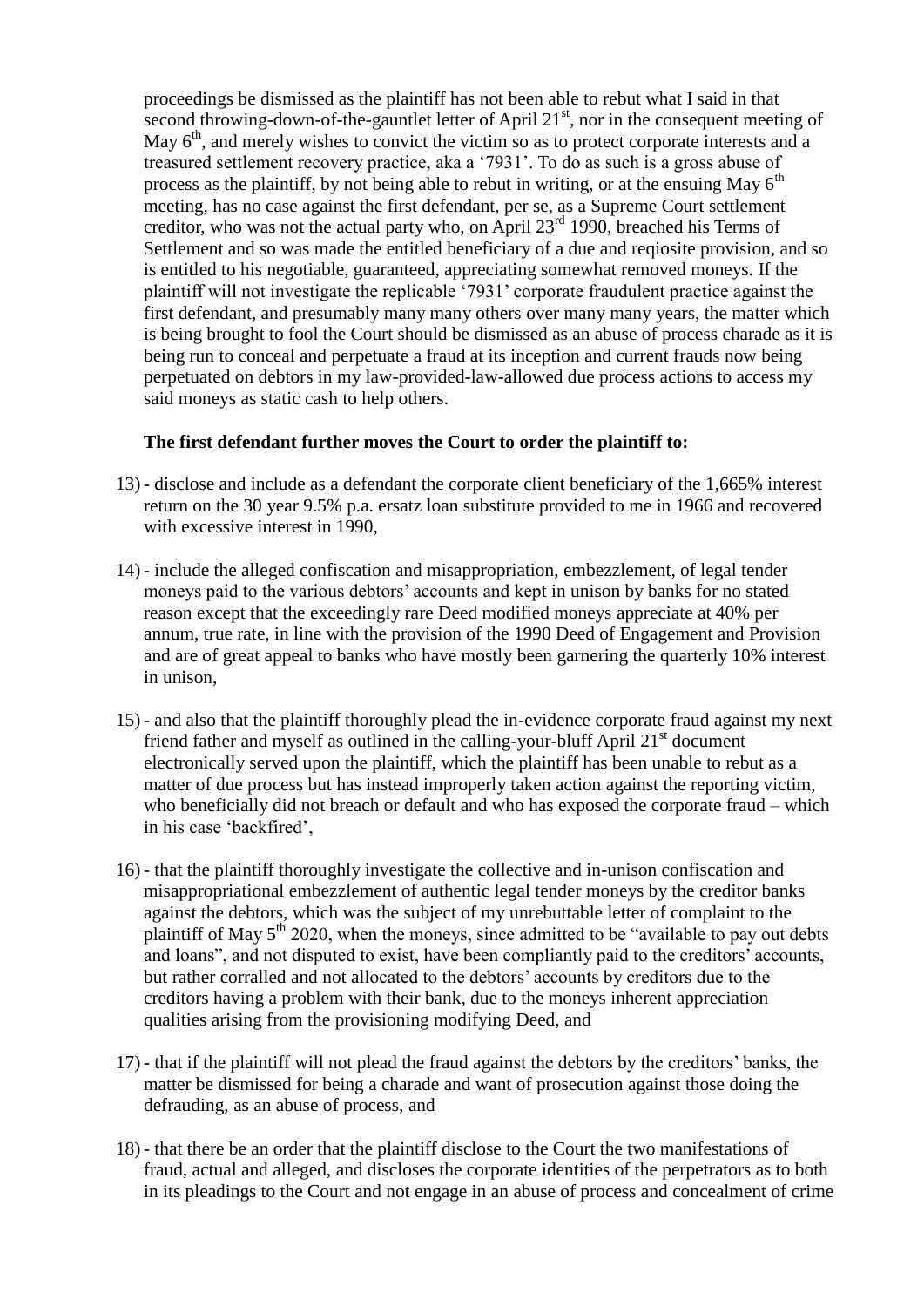to fool the Court and punish the whistleblowing mark, who just happened to find, nine years later, that he had a provision in a twin edged Deed. If the Court will not require a full investigation into the corporate practice of recovering Court settlements with interest, particularly where the mark is not the party to have breached his Terms nor defaulted under the ensuing Deed, then the proceedings should be dismissed as a misguided and misconceived partisan victimization of a whistleblowing mark designed to protect an illicit corporate practice, which ASIC is fully aware of, requiring the matter to be dismissed in its entirety or expanded to encompass the corporate fraudsters who did and who now seek to benefit and conceal a corporate fraud from coming before the Court, in an attempt to trick the Court and legitimize a treasured '7931' fraud with the imprimatur of the Federal Court,

- 19) that the plaintiff, purportedly investigating the frauds against the debtors by the recipient banks, be seen to be perpetuating the fiduciary breach practice of not accounting for the receipt of moneys to the designated accounts to the benefit of debtors and endorsing the actions of those corporate entity/ies, who sought to defraud the first defendant and his family, and who are hoarding, by way of embezzlement, the admitted-to-exist moneys paid out to the debtors' accounts with the creditor's banks and not accounting for the admitted-toexist moneys paid by the beneficiary arising from his provision in the Deed,
- 20) that the Court take note of widespread coordinated fraud against the debtors, in that moneys paid to the benefit of the debtors with the creditors' banks are being confiscated and hoarded, embezzled, and not accounted for once received due to the moneys' property of accruing at 40% per annum at quarterly rests in acts of fiduciary breach.
- 21) that the plaintiff be acknowledged by the Court to be attacking my right to access my Supreme Court Order originating appreciating moneys, in any one of the four ways which the law provides and the law allows for me to access my moneys, when the Supreme Court has declared the moneys to be mine to do as I please, and I choose to assist others and settle their debts, in exchange for one quarter of the debt amount and so suffer a 75% loss in my ministry of paying out debts. By doing so I suffer a loss each time in order to be able to access my appreciating settlement moneys in 'static' cash form as the realization price I need to pay, where the debtor gets the serendipitous side benefit of having her or his debt extinguished for only one quarter of their outstanding amount for assisting me to access my modified Court moneys in a more liquid but non-appreciating form, and
- 22) that it be recognized by the Court that this action, which shines a light on the bank's practice of confiscating moneys, only arises due to the website designer whom I paid, unilaterally and without reference to me, reserved the name Debt Wipeout so as to protect it against being poached by others seeking to pay people's debts so as to sustain continuous losses.
- 23) My Published Attendance Costs 40 hours
- 24) Other orders as the Court sees fit.
- 25) Thus far, the matter has been an action to conceal a treasured replicable corporate fraud from the purview of the Court and attempt to have the Court condone this coordinated corporate fraud against children who settle out of court and against debtors who have their debts settled by way of payment of undisputed stewarded moneys entrusted to the said settlement creditor due to his not having breached his Terms of Settlement nor having defaulted under a subsequent deed, which triggered an account to grow.